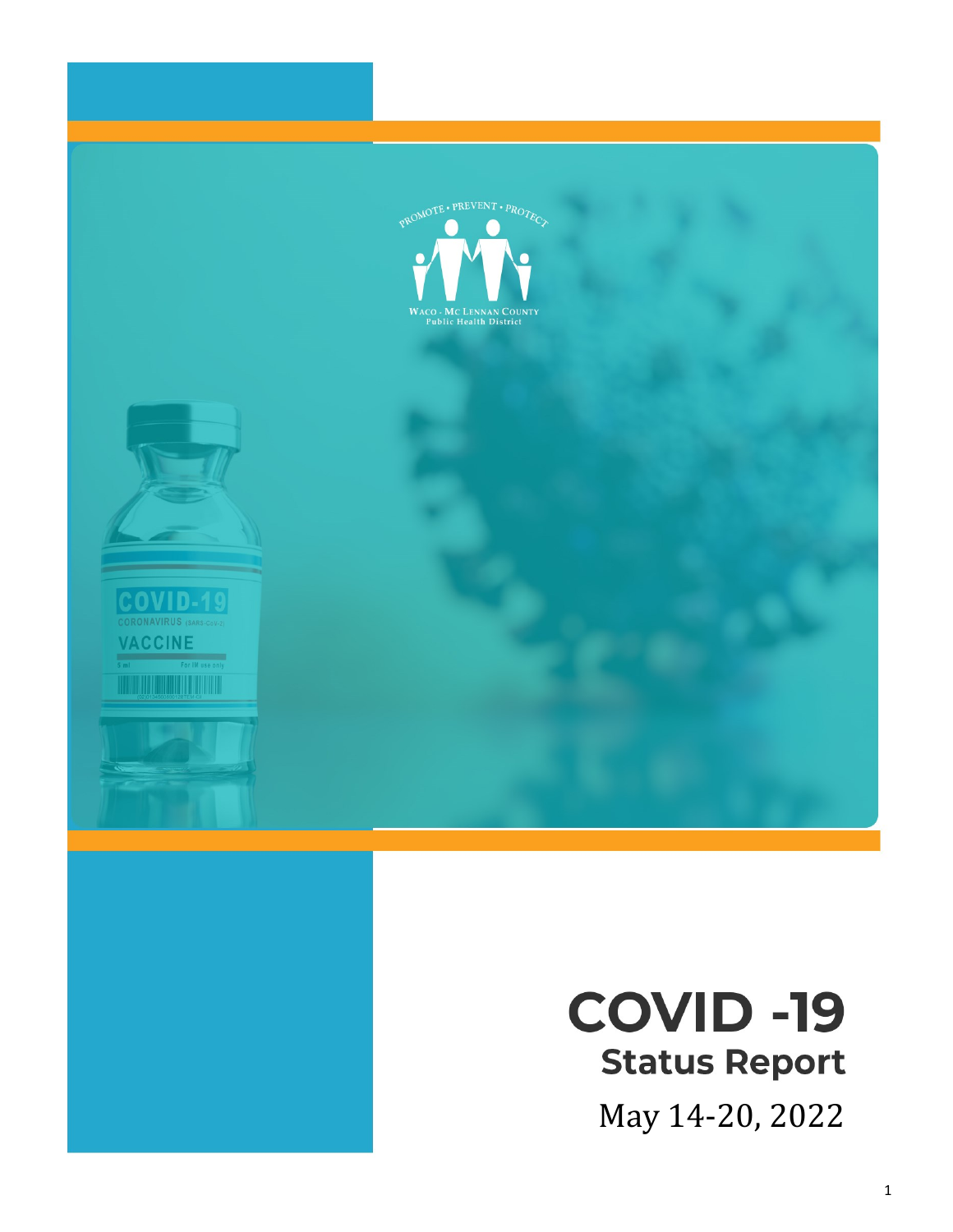### **TABLE OF CONTENTS**

| <b>Key Metrics</b>                         |   |
|--------------------------------------------|---|
| <b>Trend Graphs</b>                        |   |
| <b>Health District Vaccination Clinics</b> | հ |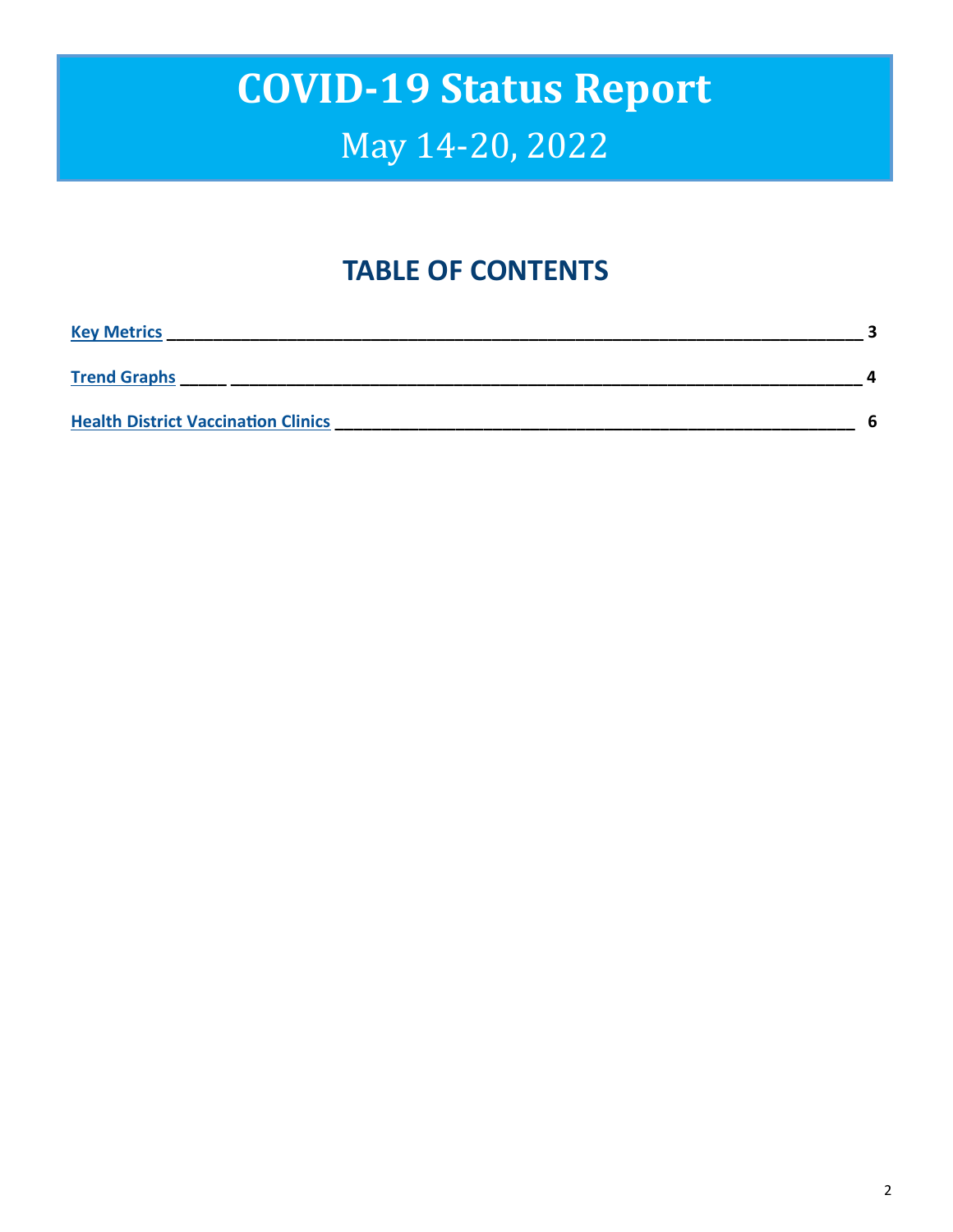### **KEY METRICS**

<span id="page-2-0"></span>

| <b>COVID-19 Community Threat Level</b> |  | <b>LOW</b> |
|----------------------------------------|--|------------|
|----------------------------------------|--|------------|

| <b>Total Cases</b> | <b>Total Fatalities</b> | <b>Vaccines Administered</b> | <b>Hospitalization Rate in TSA M</b> |
|--------------------|-------------------------|------------------------------|--------------------------------------|
| 69.771             |                         | 322,431                      | 1.24%                                |

|                                                                                            | May 7-13, 2022 | May 14-20, 2022                           | <b>Percent Change from previous</b><br>week to this week |  |
|--------------------------------------------------------------------------------------------|----------------|-------------------------------------------|----------------------------------------------------------|--|
|                                                                                            |                | <b>REPORTED CASES</b>                     |                                                          |  |
| <b>New Cases</b>                                                                           | 119            | 143                                       | $+20%$                                                   |  |
| <b>Confirmed Cases</b>                                                                     | 39             | 65                                        |                                                          |  |
| <b>Probable Cases</b>                                                                      | 80             | 77                                        |                                                          |  |
| 7-day average number of<br>cases per day                                                   | 17             | 20                                        | $+17%$                                                   |  |
| 7-day incidence rate per<br>100k per day                                                   | 7              | 9                                         | $+29%$                                                   |  |
|                                                                                            |                | <b>HOSPITAL ADMISSIONS AND FATALITIES</b> |                                                          |  |
| 7-day average number of<br>Lab confirmed COVID-19<br>patients admitted in the<br>hospitals | $\overline{2}$ | 5                                         | +150%                                                    |  |
| <b>New Fatalities</b>                                                                      | $\mathbf 0$    | $\mathbf 0$                               | No Change                                                |  |
| <b>TESTING</b>                                                                             |                |                                           |                                                          |  |
| 7-day average of the num-<br>ber of tests conducted each<br>day                            | 81             | 87                                        | $+7%$                                                    |  |
| 7-day average of positivity<br>rate each day                                               | 9%             | 9%                                        | <b>No Change</b>                                         |  |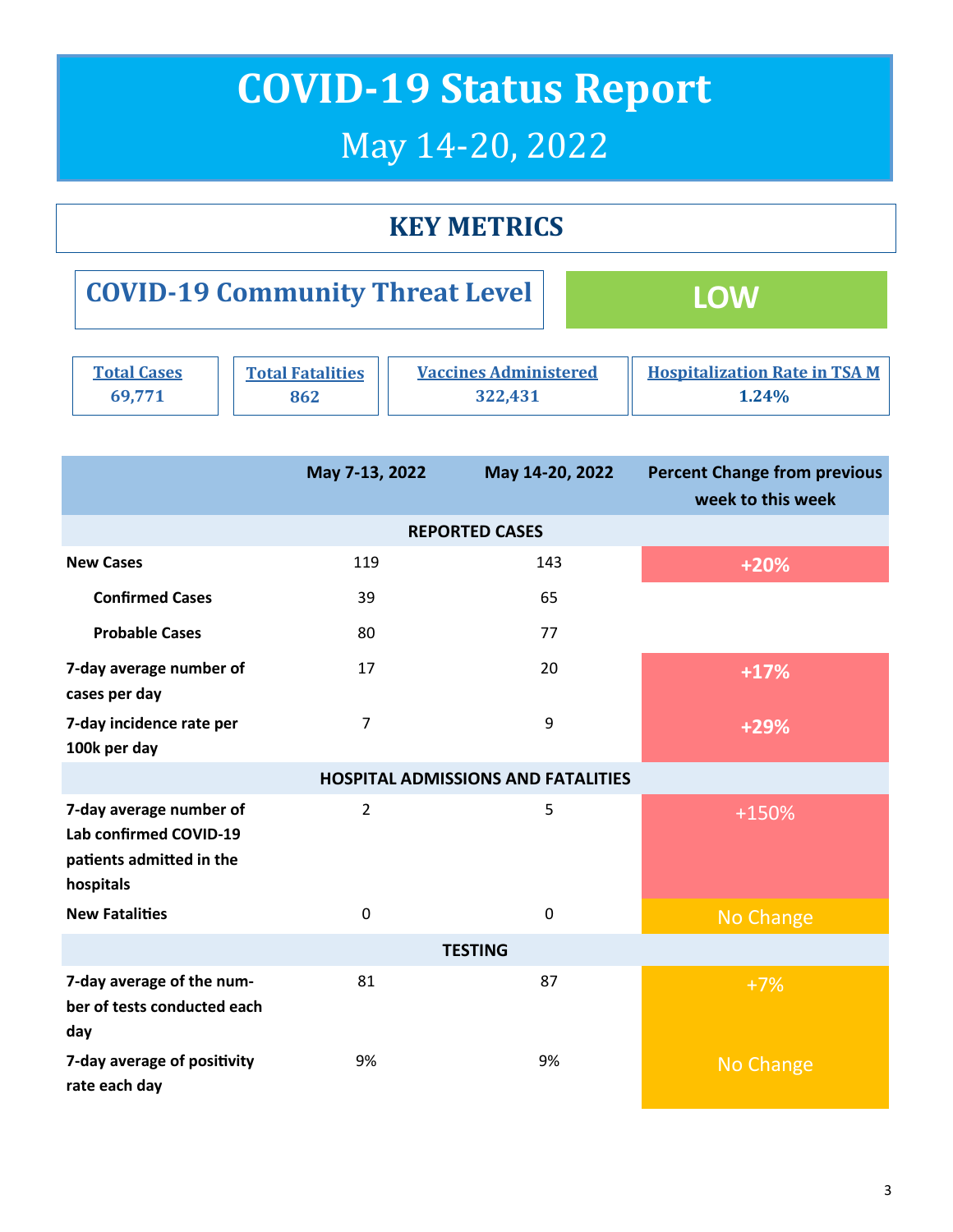#### **TRENDS GRAPHS**

<span id="page-3-0"></span>



Additional data can be found on [covidwaco.com](https://covidwaco.com/county/)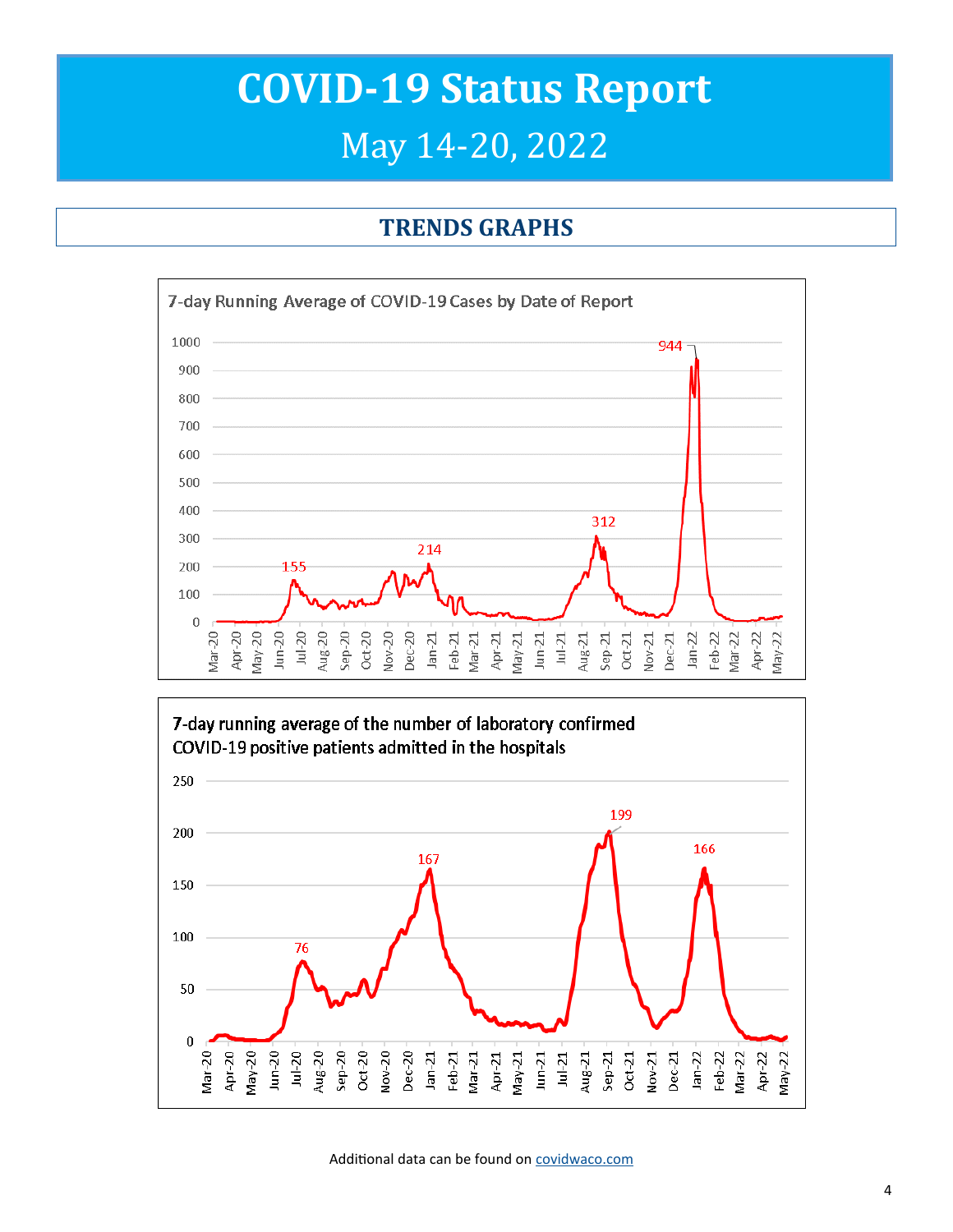### **TRENDS GRAPHS**





Additional data can be found on [covidwaco.com](https://covidwaco.com/county/)